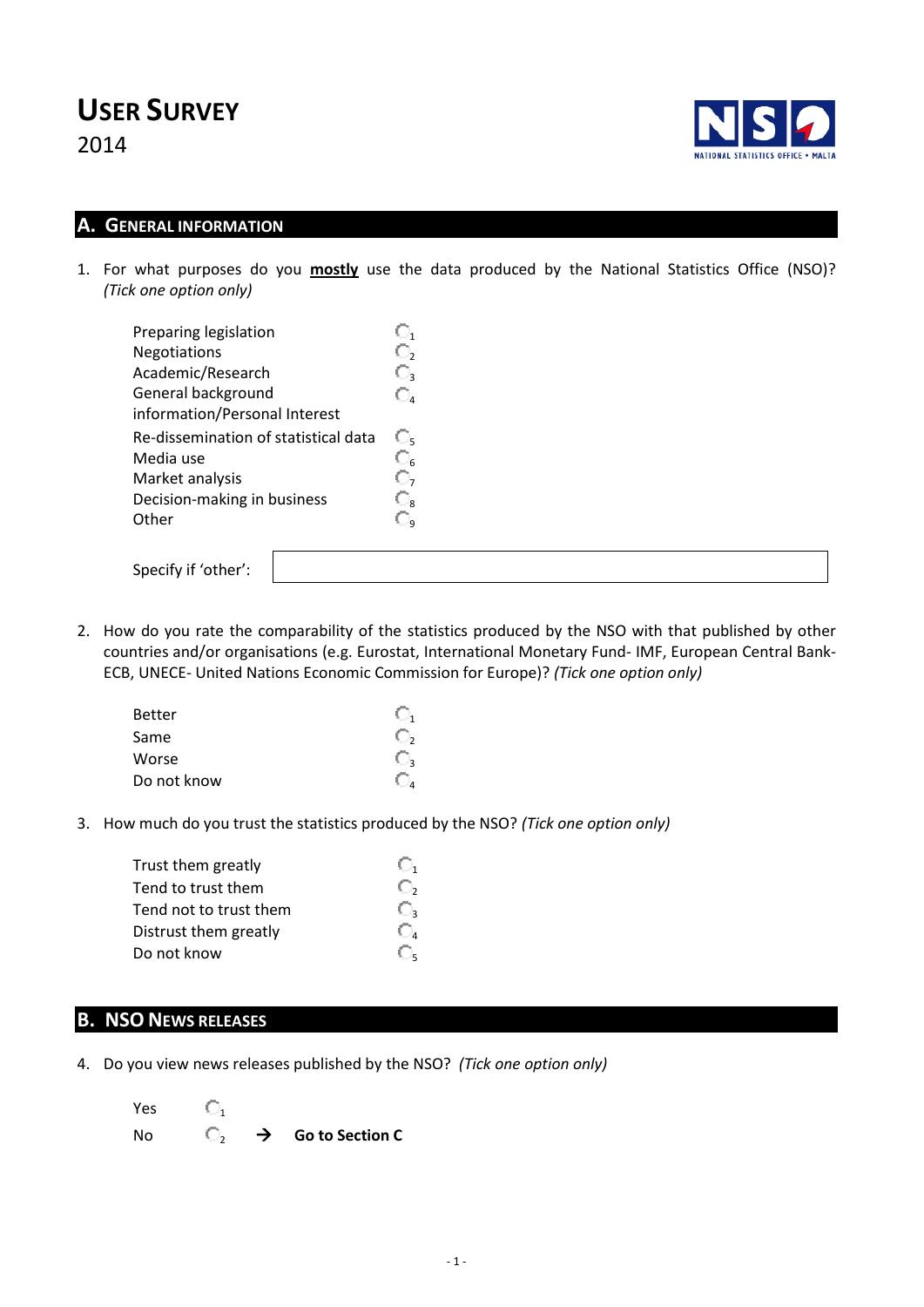#### 5. Rate the following: *(Choose one rating for each category)*

|                                                                                                              |                 | and Fisheries<br>Agriculture | <b>Balance of Payments</b> | <b>Business Registers</b> | Consumer Prices | Information Society<br>Education and | Environment and<br>Resources | International Trade<br>and Transport | Labour Market  | Living Conditions<br>and Culture | National Accounts | and Tourism<br>Population | Public Finance      | Short-term<br>Statistics |
|--------------------------------------------------------------------------------------------------------------|-----------------|------------------------------|----------------------------|---------------------------|-----------------|--------------------------------------|------------------------------|--------------------------------------|----------------|----------------------------------|-------------------|---------------------------|---------------------|--------------------------|
|                                                                                                              | High            | $\mathbb{O}_1$               | $\overline{\mathbb{O}}_1$  | $\mathbb{O}_1$            | $\mathbb{O}_1$  | $\overline{\mathbb{O}}_1$            | $\mathbb{O}_1$               | $\mathbb{O}_1$                       | $\mathbb{O}_1$ | $\mathbb{O}_1$                   | $\mathbb{O}_1$    | $\mathbb{O}_1$            | $\mathbb{O}_1$      | $\mathbb{O}_1$           |
|                                                                                                              | Good            | $\mathbb{O}_2$               | $\mathbb{C}^{}_{2}$        | $\mathbb{C}_2$            | $\mathbb{C}_2$  | $\mathbb{C}_2$                       | $\mathbb{O}_2$               | $\mathbb{O}_2$                       | $\mathbb{O}_2$ | $\mathbb{O}_2$                   | $\mathbb{O}_2$    | $\mathbb{O}_2$            | $\mathbb{O}^{}_{2}$ | $\mathbb{C}_{2}$         |
| a) Rate the quality of the news<br>releases produced for each<br>of the following domains                    | Average         | $\mathbb{C}_3$               | $\mathbb{C}_3$             | $\mathbb{C}_3$            | $\mathbb{C}_3$  | $\mathbb{C}_3$                       | $\mathbb{C}_3$               | $\mathbb{C}_3$                       | $\mathbb{C}_3$ | $\mathbb{C}_3$                   | $\mathbb{C}_3$    | $\mathbb{O}_3$            | $\mathbb{C}_3$      | $\mathbb{O}_3$           |
|                                                                                                              | Low             | $\mathbb{C}_4$               | $\mathbb{O}_4$             | $\mathbb{C}_4$            | $\mathbb{C}_4$  | $\mathbb{O}_4$                       | $\mathbb{O}_4$               | $\mathbb{O}_4$                       | $\Box$ 4       | $\mathbb{C}_4$                   | $\mathbb{O}_4$    | $\mathbb{O}_4$            | $\mathbb{O}_4$      | $\mathbb{O}_4$           |
|                                                                                                              | Very Low        | O5                           | $\mathbb{O}_5$             | $\mathbb{C}_5$            | $\mathbb{O}_5$  | $\mathbb{O}_5$                       | $\mathbb{O}_5$               | $\mathbb{O}_5$                       | $\mathbb{O}_5$ | $\mathbb{O}_5$                   | $\mathbb{C}_5$    | $\mathbb{O}_5$            | $\bigcirc_{5}$      | O5                       |
|                                                                                                              | Very<br>Timely  | $\mathbb{O}_1$               | $\mathbb{O}_1$             | $\mathbb{O}_1$            | $\mathbb{O}_1$  | $\mathbb{O}_1$                       | $\mathbb{O}_1$               | $\mathbb{O}_1$                       | $\mathbb{O}_1$ | $\mathbb{O}_1$                   | $\mathbb{O}_1$    | $\mathbb{O}_1$            | $\mathbb{O}_1$      | $\mathbb{O}_1$           |
| b) Rate the timeliness of the                                                                                | Timely          | $\mathbb{O}_2$               | $\mathbb{O}_2$             | $\mathbb{O}_2$            | $\mathbb{O}_2$  | $\mathbb{O}_2$                       | $\mathbb{O}_2$               | $\mathbb{O}_2$                       | $\mathbb{O}_2$ | $\mathbb{O}_2$                   | $\mathbb{C}_2$    | $\mathbb{O}_2$            | $\mathbb{C}_{2}$    | $\mathbb{C}_2$           |
| news releases issued by the<br>following domains                                                             | Quite<br>Timely | $\mathbb{C}_3$               | $\mathbb{O}_3$             | $\mathbb{C}_3$            | $\mathbb{C}_3$  | $\mathbb{O}_3$                       | $\mathbb{O}_3$               | $\mathbb{O}_3$                       | $\mathbb{C}_3$ | $\mathbb{C}_3$                   | $\mathbb{O}_3$    | $\mathbb{O}_3$            | $\mathbb{C}_3$      | $\mathbb{C}_3$           |
|                                                                                                              | Not<br>Timely   | $\mathbb{C}_4$               | $\mathbb{C}_4$             | $\Box_4$                  | $\Box_4$        | $\mathbb{O}_4$                       | $\mathbb{O}_4$               | $\mathbb{C}_4$                       | $\mathbb{C}_4$ | $\Box_4$                         | $\mathbb{O}_4$    | $\mathbb{O}_4$            | $\Box_4$            | $\Box_4$                 |
|                                                                                                              | Very<br>useful  | $\mathbb{O}_1$               | $\mathbb{O}_1$             | $\bigcirc_1$              | $\mathbb{O}_1$  | $\mathbb{O}_1$                       | $\mathbb{O}_1$               | $\mathbb{O}_1$                       | $\mathbb{O}_1$ | $\mathbb{O}_1$                   | $\mathbb{O}_1$    | $\mathbb{O}_1$            | $\mathbb{O}_1$      | $\mathbb{O}_1$           |
| c) How useful did you find the<br>information contained in the<br>news releases of the<br>following domains? | Useful          | $\mathbb{O}^{}_{2}$          | $\mathbb{O}_2$             | $\mathbb{O}_2$            | $\mathbb{O}_2$  | $\mathbb{O}_2$                       | $\mathbb{O}_2$               | $\mathbb{O}_2$                       | $\mathbb{O}_2$ | $\mathbb{C}_2$                   | $\mathbb{C}_{2}$  | $\mathbb{O}_2$            | $\mathbb{O}^{}_{2}$ | $\mathbb{O}_2$           |
|                                                                                                              | Quite<br>useful | $\mathbb{C}_{3}$             | $\mathbb{O}_3$             | $\mathbb{C}_3$            | $\mathbb{C}_3$  | $\mathbb{O}_3$                       | $\mathbb{O}_3$               | $\mathbb{O}_3$                       | $\mathbb{O}_3$ | $\mathbb{C}_3$                   | $\mathbb{C}_3$    | $\mathbb{O}_3$            | $\mathbb{C}_3$      | $\mathbb{C}_3$           |
|                                                                                                              | Not<br>useful   | $\mathbb{O}_4$               | $\mathbb{O}_4$             | $\mathbb{O}_4$            | $\bigcirc_4$    | $\mathbb{O}_4$                       | $\bigcirc_4$                 | $\mathbb{O}_4$                       | $\mathbb{O}_4$ | $\mathbb{O}_4$                   | $\mathbb{O}_4$    | $\mathbb{O}_4$            | $\mathbb{O}_4$      | $\mathbb{O}_4$           |

# **C. TAILORED REQUESTS**

6. Have you ever submitted a specific request for data to NSO? *(Tick one option only)*

Yes  $\overline{C}_1$ <br>No  $\overline{C}_2$ 

No  $\Box$ ,  $\rightarrow$  Go to Section D

7. How often do you request data from the NSO on average? *(Tick one option only)*

| Everyday                       |                |
|--------------------------------|----------------|
| Nearly every couple of days    | O,             |
| Nearly every week              | O,             |
| Nearly every month             | O,             |
| Nearly every 3 months          | О,             |
| Less often than every 3 months | $\mathbb{C}_6$ |
| Do not know                    |                |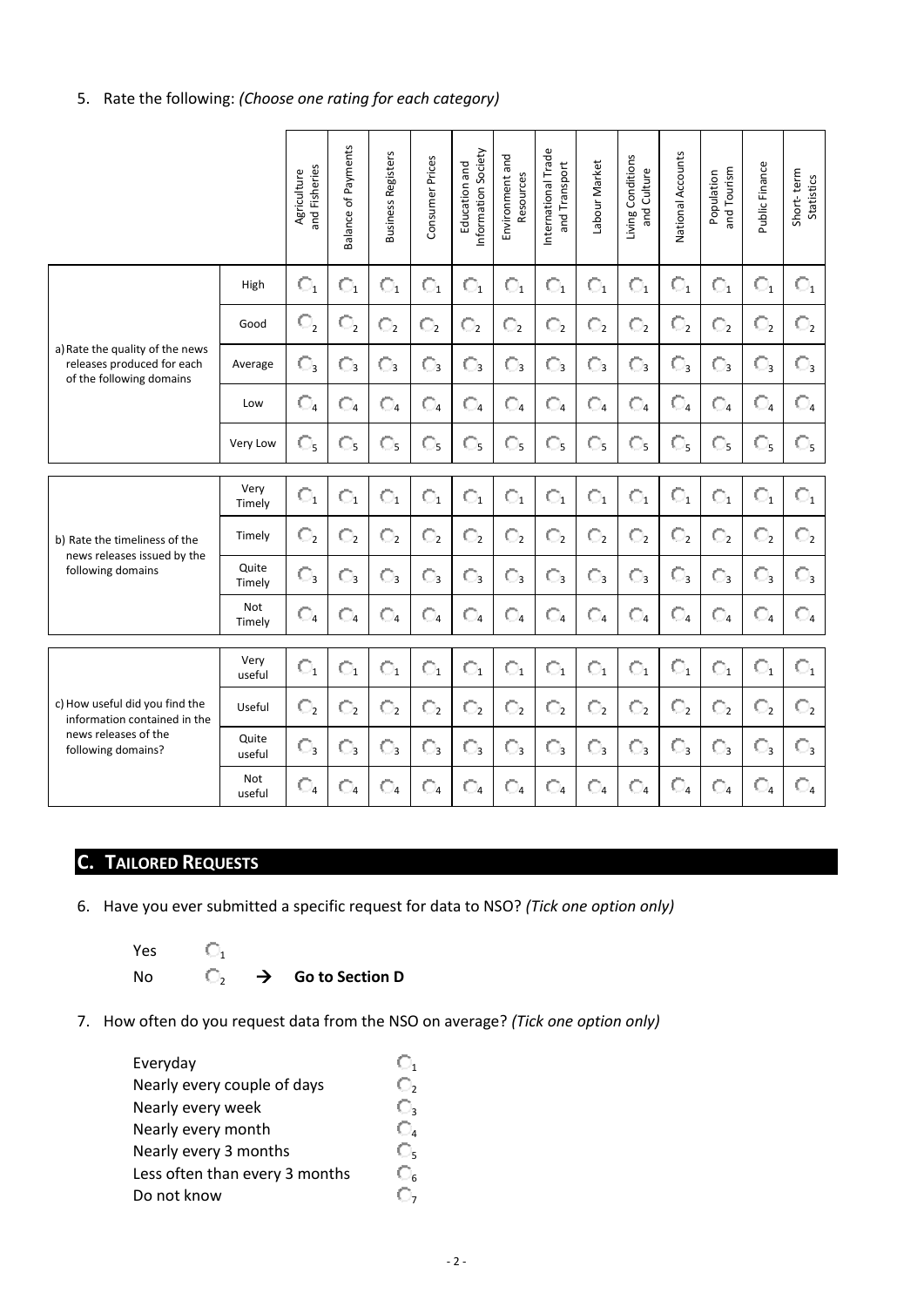### 8. Rate the following: *(Choose one rating for each category)*

|                                     |                 | and Fisheries<br>Agriculture | Balance of payments       | <b>Business Registers</b> | Consumer Prices     | Information Society<br>Education and | Environment and<br>Resources | International Trade<br>and Transport | Labour Market             | Living Conditions<br>and Culture | National Accounts   | and Tourism<br>Population | Public Finance | Structural Business<br><b>Statistics</b> | Short-term<br>Statistics  |
|-------------------------------------|-----------------|------------------------------|---------------------------|---------------------------|---------------------|--------------------------------------|------------------------------|--------------------------------------|---------------------------|----------------------------------|---------------------|---------------------------|----------------|------------------------------------------|---------------------------|
| How often<br>a)<br>do you           | Regularly       | $\mathbb{O}_1$               | $\mathbb{O}_1$            | $\mathbb{O}_1$            | $\mathbb{O}_1$      | $\mathbb{O}_1$                       | $\mathbb{O}_1$               | $\mathbb{O}_1$                       | $\mathbb{O}_1$            | $\mathbb{O}_1$                   | $\mathbb{O}_1$      | $\mathbb{O}_1$            | $\mathbb{O}_1$ | $\mathbb{C}_1$                           | $\mathbb{O}_1$            |
| request<br>data from<br>the         | Sometimes       | $\mathbb{O}_2$               | $\mathbb{O}_2$            | $\mathbb{O}_2$            | $\mathbb{C}^{}_{2}$ | $\mathbb{O}_2$                       | $\mathbb{O}_2$               | $\mathbb{O}_2$                       | $\mathbb{O}_2$            | $\mathbb{O}_2$                   | $\mathbb{O}_2$      | $\mathbb{O}_2$            | $\mathbb{O}_2$ | $\overline{\mathbb{O}}$ 2                | $\mathbb{O}_2$            |
| following<br>domains?               | Rarely          | $\mathbb{O}_3$               | $\mathbb{C}_3$            | $\mathbb{C}_3$            | $\mathbb{C}_3$      | $\mathbb{C}_3$                       | $\mathbb{O}_3$               | $\mathbb{C}_3$                       | $\mathbb{C}_3$            | $\mathbb{C}_3$                   | $\mathbb{C}_3$      | $\mathbb{C}_3$            | $\mathbb{C}_3$ | $\mathbb{C}$ 3                           | $\mathbb{C}^3$            |
|                                     |                 |                              |                           |                           |                     |                                      |                              |                                      |                           |                                  |                     |                           |                |                                          |                           |
|                                     | High            | $\mathbb{O}_1$               | $\mathbb{O}_1$            | $\mathbb{O}_1$            | $\mathbb{O}_1$      | $\mathbb{O}_1$                       | $\mathbb{O}_1$               | $\mathbb{O}_1$                       | $\mathbb{O}_1$            | $\mathbb{O}_1$                   | $\mathbb{O}_1$      | $\mathbb{O}_1$            | $\mathbb{O}_1$ | $\mathbb{O}_1$                           | $\mathbb{O}_1$            |
| Rate the<br>b)<br>quality of<br>the | Good            | $\mathbb{O}_2$               | $\mathbb{O}^{}_{2}$       | $\mathbb{C}_{2}$          | $\mathbb{O}_2$      | $\mathbb{O}^{}_{2}$                  | $\mathbb{O}_2$               | $\mathbb{O}_2$                       | $\mathbb{O}_2$            | $\mathbb{C}^{}_{2}$              | $\mathbb{O}^{}_{2}$ | $\mathbb{O}^{}_{2}$       | $\mathbb{O}_2$ | $\mathbb{O}_2$                           | $\mathbb{O}_2$            |
| requested<br>data issued            | Average         | $\mathbb{C}_3$               | $\overline{\mathbb{O}}_3$ | $\mathbb{C}_3$            | $\mathbb{O}_3$      | $\mathbb{C}_3$                       | $\mathbb{O}_3$               | $\mathbb{O}_3$                       | $\mathbb{O}_3$            | $\mathbb{O}_3$                   | $\mathbb{O}_3$      | $\mathbb{O}_3$            | $\mathbb{O}_3$ | $\mathbb{O}_3$                           | $\overline{\mathbb{O}}_3$ |
| on the<br>following<br>domains      | Low             | $\mathbb{O}_4$               | $\mathbb{O}_4$            | $\mathbb{O}_4$            | $\mathbb{O}_4$      | $\Box$ 4                             | $\mathbb{O}_4$               | $\mathbb{O}_4$                       | $\mathbb{O}_4$            | $\mathbb{O}_4$                   | $\mathbb{C}_4$      | $\mathbb{C}_4$            | $\mathbb{O}_4$ | $\mathbb{O}_4$                           | $\mathbb{O}_4$            |
|                                     | Very Low        | $\mathbb{O}_5$               | О,                        | О,                        | $\mathbb{O}_5$      | O5                                   | $\mathbb{C}_{5}$             | $\mathbb{O}_5$                       | $\mathbb{O}_5$            | $\mathbb{C}_{5}$                 | $\mathbb{O}_5$      | О,                        | $\mathbb{O}_5$ | $\mathbb{O}_5$                           | $\mathbb{O}_5$            |
|                                     |                 |                              |                           |                           |                     |                                      |                              |                                      |                           |                                  |                     |                           |                |                                          |                           |
| Rate the<br>c)                      | Very Timely     | $\mathbb{O}_1$               | $\mathbb{O}_1$            | $\mathbb{O}_1$            | $\mathbb{O}_1$      | $\mathbb{O}_1$                       | $\mathbb{O}_1$               | $\mathbb{O}_1$                       | $\mathbb{O}_1$            | $\mathbb{O}_1$                   | $\mathbb{O}_1$      | $\mathbb{O}_1$            | $\mathbb{O}_1$ | $\mathbb{O}_1$                           | $\mathbb{O}_1$            |
| timeliness<br>of the<br>requested   | Timely          | $\mathbb{C}^{}_{2}$          | $\mathbb{O}^{}_{2}$       | $\mathbb{O}_2$            | $\mathbb{C}^{}_{2}$ | $\mathbb{O}_2$                       | $\mathbb{O}_2$               | $\mathbb{O}_2$                       | $\overline{\mathbb{O}}_2$ | $\mathbb{C}^{}_{2}$              | $\mathbb{O}_2$      | $\mathbb{O}_2$            | $\mathbb{O}_2$ | $\mathbb{O}_2$                           | $\mathbb{O}_2$            |
| data issued<br>on the<br>following  | Quite<br>Timely | $\mathbb{C}^3$               | $\mathbb{O}_3$            | $\mathbb{O}_3$            | $\mathbb{C}_3$      | $\mathbb{O}_3$                       | $\mathbb{C}^3$               | $\mathbb{O}_3$                       | $\mathbb{O}_3$            | $\mathbb{O}_3$                   | $\mathbb{O}_3$      | $\mathbb{O}_3$            | $\mathbb{C}^3$ | $\overline{\bigcirc}$ 3                  | $\mathbb{O}_3$            |
| domains                             | Not Timely      | $\mathbb{C}_4$               | $\mathbb{O}_4$            | $\mathbb{C}_4$            | $\mathbb{O}_4$      | $\mathbb{O}_4$                       | $\mathbb{C}_4$               | $\mathbb{O}_4$                       | $\mathbb{O}_4$            | $\mathbb{O}_4$                   | $\mathbb{O}_4$      | $\mathbb{C}_4$            | $\mathbb{C}_4$ | <b>O</b> 4                               | $\mathbb{O}_4$            |

# **D. NSO WEBSITE**

9. How often do you access the NSO website? *(Tick one option only)*

| О,             |                   |
|----------------|-------------------|
| О,             |                   |
| O,             |                   |
| O,             |                   |
| О,             |                   |
| $\mathbb{O}_6$ |                   |
| O,             |                   |
|                | Go to Question 16 |
|                |                   |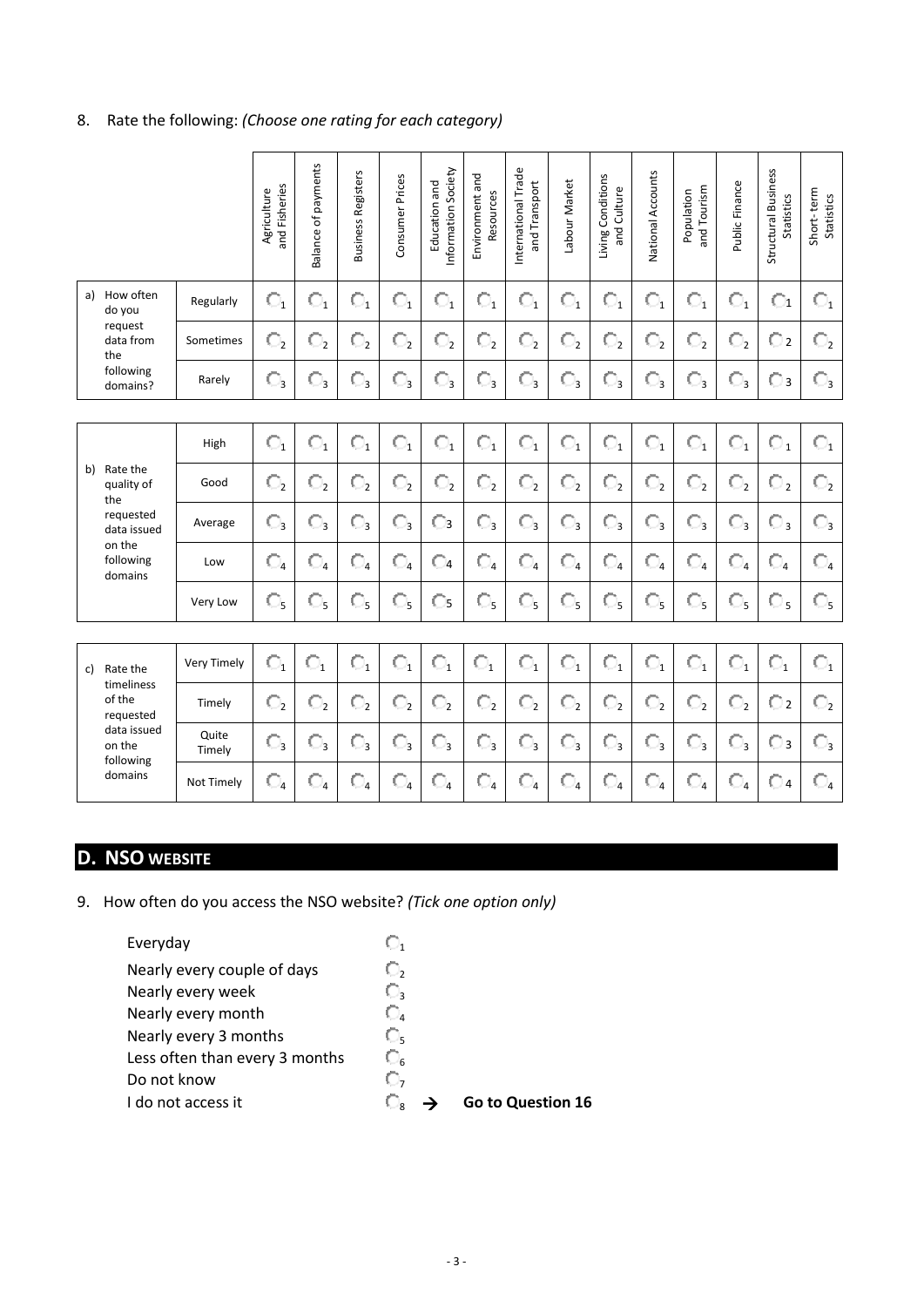10. On average, how much time do you spend browsing the NSO website? *(Tick one option only)*

| Less than 15 minutes          |    |
|-------------------------------|----|
| Between 15 and 30 minutes     | O, |
| Between 30 minutes and 1 hour | O, |
| More than 1 hour              |    |
| Do not know                   |    |

11. When did you start using the NSO website? *(Tick one option only)*

| Less than 1 year ago      |    |
|---------------------------|----|
| Between 1 and 2 years ago | O, |
| Between 2 and 3 years ago | O, |
| More than 4 years ago     | O4 |
| Do not know               | J, |
|                           |    |

12. Rate the following aspects regarding the NSO website: *(Choose one rating for each category)*

|                                                 | Very<br>Good   | Good                | Adequate         | Poor           | Very<br>Poor   | Do not<br>know |
|-------------------------------------------------|----------------|---------------------|------------------|----------------|----------------|----------------|
| a) Its content in relation to<br>your needs     | $\mathbb{O}_1$ | $\mathbb{O}^{}_{2}$ | $\mathbb{C}_3$   | $\mathbb{O}_4$ | О,             | $\mathbb{O}_6$ |
| b) User friendliness                            | $\mathbb{O}_1$ | $\mathbb{O}^{}_{2}$ | $\mathbb{C}_{3}$ | $\mathbb{O}_4$ | $\mathbb{O}_5$ | $\mathbb{C}_6$ |
| c) Ease of navigation between<br>pages          | $\mathbb{O}_1$ | $\mathbb{O}^{}_{2}$ | $\mathbb{C}_{3}$ | $\mathbb{O}_4$ | О,             | $\mathbb{C}_6$ |
| d) Ease of access to latest<br>information      | $\mathbb{O}_1$ | $\mathbb{O}_2$      | $\mathbb{C}_{3}$ | $\mathbb{O}_4$ | О,             | $\mathbb{C}_6$ |
| e) Ease of access to less<br>recent information | $\mathbb{O}_1$ | $\mathbb{O}^{}_{2}$ | $\mathbb{C}_{3}$ | $\mathbb{O}_4$ | О,             | $\mathbb{C}_6$ |
| f) Search facility                              | $\mathbb{O}_1$ | $\mathbb{O}^{}_{2}$ | $\mathbb{C}_{3}$ | $\mathbb{C}_4$ | О,             | $\mathbb{C}_6$ |
| g) Layout                                       | $\mathbb{O}_1$ | $\mathbb{O}^{}_{2}$ | $\mathbb{C}_{3}$ | $\mathbb{O}_4$ | O,             | $\mathbb{C}_6$ |
| h) Speed/performance                            | $\mathbb{O}_1$ | $\mathbb{O}_2$      | $\mathbb{C}_3$   | $\mathbb{O}_4$ | О,             | $\mathbb{O}_6$ |
| Quality of information<br>i)<br>provided        | $\mathbb{O}_1$ | $\mathbb{O}^{}_{2}$ | $\mathbb{C}_{3}$ | $\mathbb{C}_4$ | О,             | $\mathbb{C}_6$ |
| Website aesthetics<br>j)                        | О,             | $\mathbb{O}^{}_{2}$ | $\mathbb{C}_3$   | $\mathbb{O}_4$ | $\mathbb{O}_5$ | $\mathbb{C}_6$ |
| k) Ease of downloading data                     | $\mathbb{O}_1$ | $\mathbb{O}^{}_{2}$ | $\mathbb{C}_3$   | $\mathbb{O}_4$ | $\mathbb{O}_5$ | $\mathbb{C}_6$ |
| Help facilities<br>$\mathsf{I}$                 | $\mathbb{O}_1$ | $\mathbb{O}^{}_{2}$ | $\mathbb{C}_{3}$ | $\mathbb{C}_4$ | О,             | $\mathbb{C}_6$ |
| m) Methodological<br>information                | $\mathbb{O}_1$ | $\mathbb{O}^{}_{2}$ | $\mathbb{C}_{3}$ | $\mathbb{O}_4$ | О,             | $\mathbb{C}_6$ |
| n) Request form                                 | $\mathbb{O}_1$ | $\mathbb{O}^{}_{2}$ | $\mathbb{O}_3$   | $\mathbb{C}_4$ | $\mathbb{O}_5$ | $\mathbb{O}_6$ |
| o) Statistical database (StatDb)                | $\mathbb{O}_1$ | $\mathbb{O}_2$      | $\mathbb{C}_{3}$ | $\mathbb{O}_4$ | O,             | $\mathbb{C}_6$ |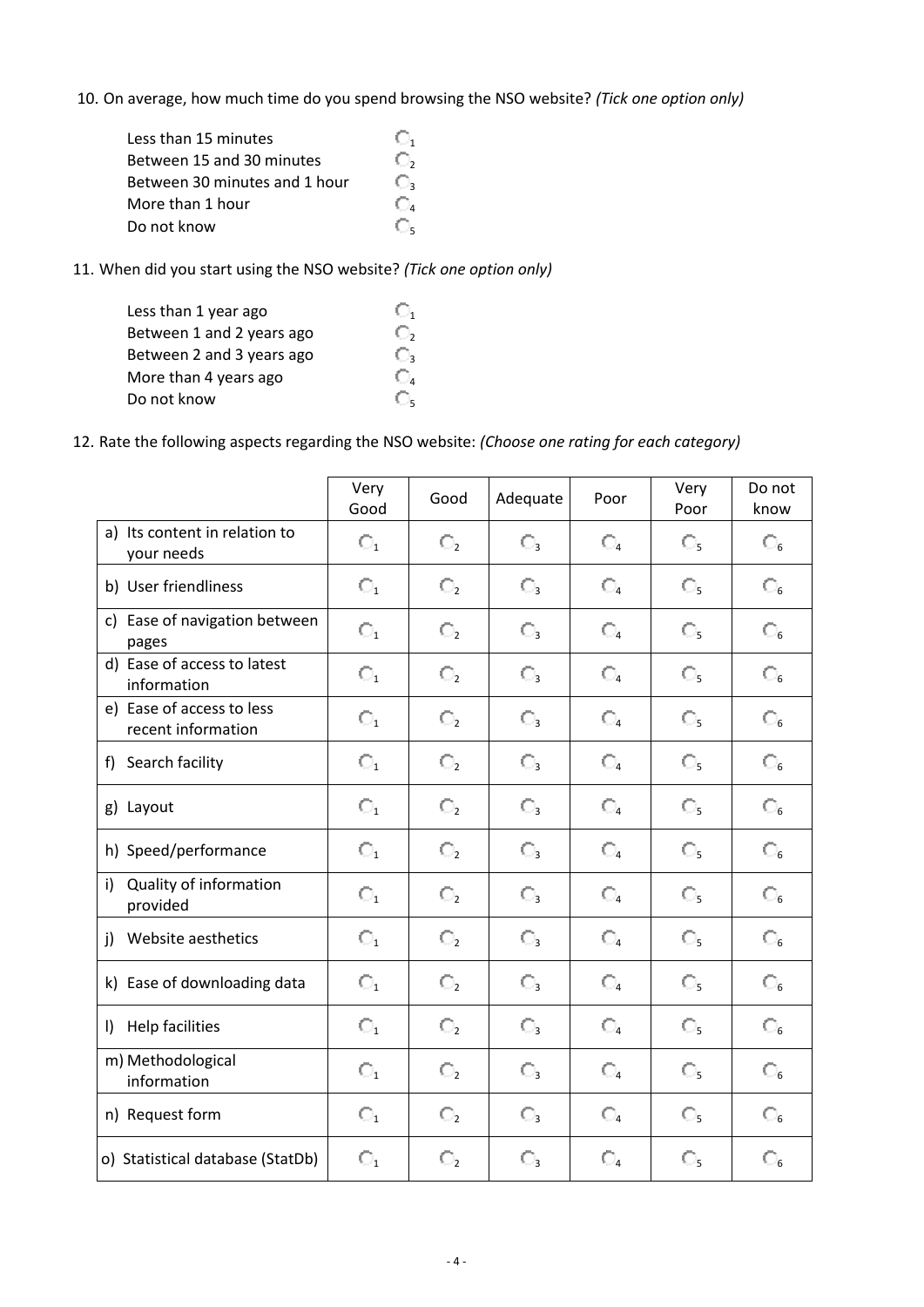13. Are you aware of the release calendar on the NSO website? *(Tick one option only)*

Yes  $\mathbb{C}_1$ No  $\bigcirc$   $\rightarrow$  **Go to Question 15** 

14. Do you think that the calendar contains sufficient and relevant information for your needs? *(Tick one option only)*

Yes  $\mathbb{O}_1$ No  $\bigcirc$ Do not know

15. Is there any information which you would like to be made available on the NSO website? *(Tick one option only)*

| Yes<br>No       | $\mathbb{O}_2$ $\rightarrow$ | Go to Question 17 |  |                                 |
|-----------------|------------------------------|-------------------|--|---------------------------------|
| Please specify: |                              |                   |  | $\rightarrow$ Go to Question 17 |

16. What is the main reason for not accessing the website? *(Tick one option only)*

| Difficulty using the website           | O. |
|----------------------------------------|----|
| Required information was not available | O, |
| No need to use the website             | O, |
| Other                                  | O, |
| Specify if 'other':                    |    |

17. Do you follow the NSO page on *Facebook*? *(Tick one option only)*

| Yes |  |
|-----|--|
| No  |  |

#### **E. ACCESS TO MICRODATA**

Microdata, or unit record data, is the form from which all data outputs are derived and is the primary form that data is stored in. A microdata file is a data file created by coding and electronically recording each survey respondent's responses to all relevant questions.

This file includes the data provider's responses to the questionnaire. For this reason, a microdata file is anonymised using specific statistical software to prevent the identification of sensitive data provided by respondents. Microdata may be accessed under contract through the following: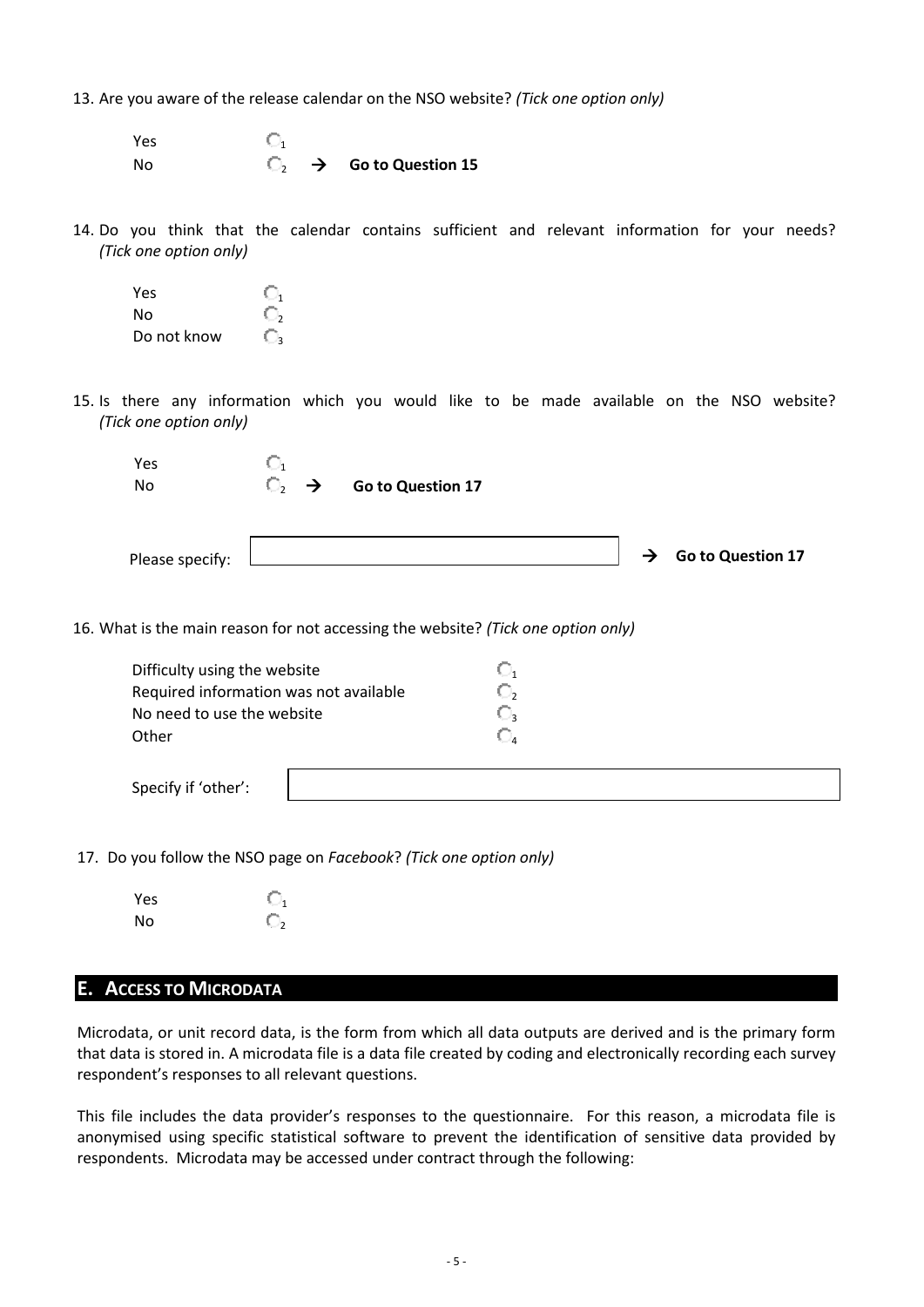- *Encrypted CDs*: CDs containing information which is converted into unreadable code so that it cannot be deciphered easily by unauthorized people
- *Safe centre*: This defines access to protected microdata from a specific safe place (e.g. the NSO) where a properly identified person can directly work with the confidential data. During the whole process the data stays at the safe centre and tabular data is only provided to the user once it is properly evaluated by NSO staff. The physical security of the data and the risk of data leaking are ensured by strong IT requirements all along the process.
- *Remote access facility:* This defines online access to protected microdata and is therefore similar to access through a safe Centre with the only difference that the point of access could be somewhere outside NSO.
- 18. Would you be interested in accessing anonymised microdata for research studies*? (Tick one option only)*

| Yes | O, | → | <b>Go to Question 20</b> |
|-----|----|---|--------------------------|
| No  | O, | → | Go to Question 19        |

19. Why would you not be interested to make use of anonymised microdata? *(Tick one option only)*

| Lack of expertise to carry out the analysis<br>It is easier to request the information directly to NSO<br>Other | $\begin{bmatrix} 1 \\ 0 \end{bmatrix}$ Go to Section F |                               |
|-----------------------------------------------------------------------------------------------------------------|--------------------------------------------------------|-------------------------------|
| Specify if 'other':                                                                                             |                                                        | $\rightarrow$ Go to Section F |

20. Which domain would you be most interested in? *(Tick one option only)*

|    |                                              | Very<br>interested | Interested  | <b>Not</b><br>interested |
|----|----------------------------------------------|--------------------|-------------|--------------------------|
| a) | Labour Force Survey data                     |                    | <b>U.S.</b> |                          |
| b) | Statistics on Income and Living Conditions   |                    | IJ,         |                          |
| C) | <b>Education Statistics</b>                  |                    |             |                          |
| d) | <b>Household Budgetary Survey Statistics</b> |                    |             |                          |
| e) | Use of ICT in Households data                |                    |             |                          |
|    | Data on Health Statistics                    |                    |             |                          |

Specify any other domains if applicable:

|               | Very<br>interested | Interested     |
|---------------|--------------------|----------------|
| Other $(1)$ : | O,                 | $\mathbb{C}_2$ |
| Other $(2)$ : | О,                 | O,             |
| Other $(3)$ : | O,                 | U,             |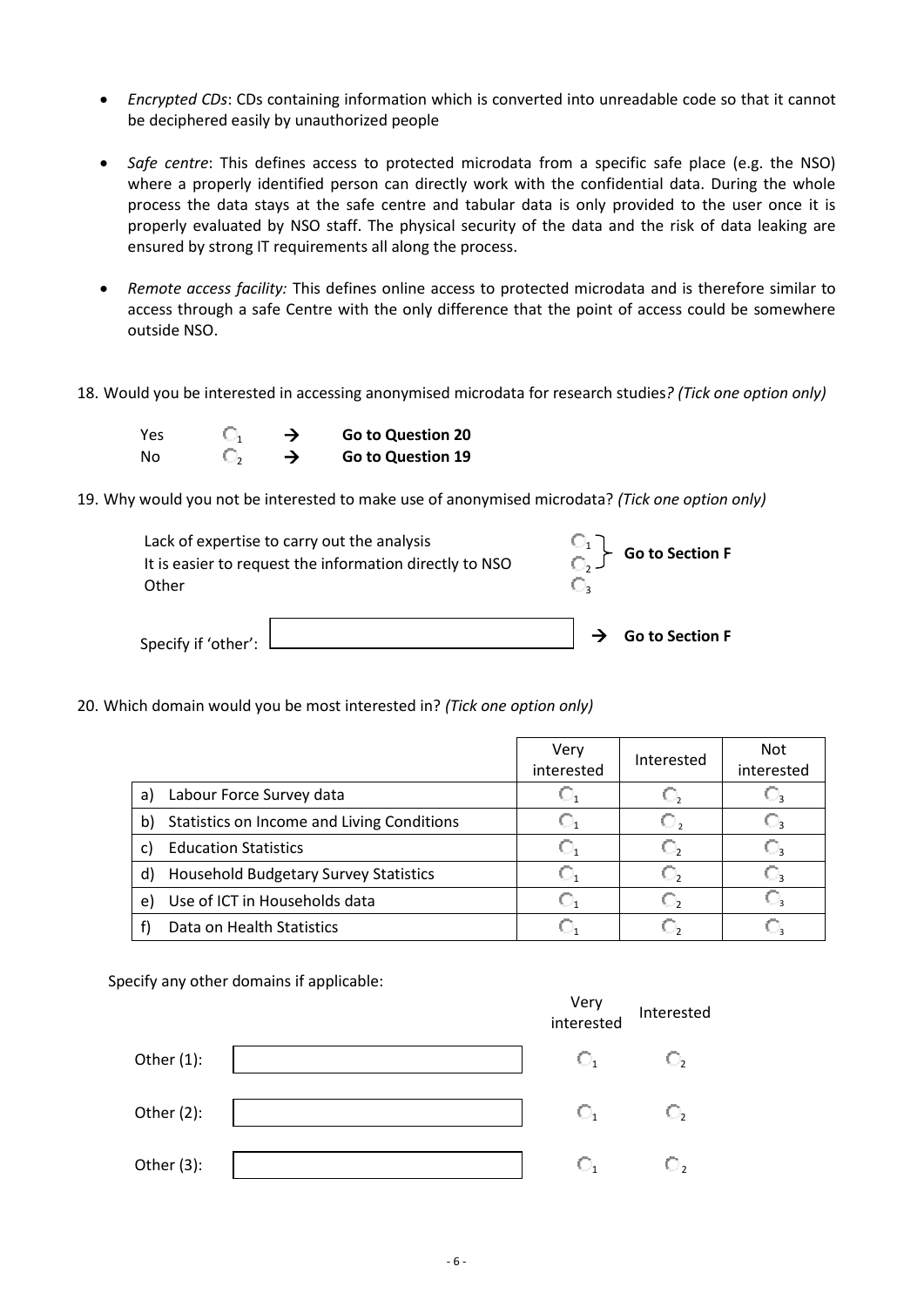21. For what purpose would you like to access the anonymised microdata mostly? *(Tick one option only)*

| Academic reasons (e.g. Thesis) $\mathbb{C}_1$ |    |
|-----------------------------------------------|----|
| Research purposes                             |    |
| Personal interest                             | └┚ |
| <b>Business strategy</b>                      | ◡▵ |
| Other                                         | U. |
|                                               |    |
|                                               |    |
| Specify if 'other':                           |    |

22. How would you prefer to access anonymised microdata mostly? *(see explanations above) (Tick one option only)*

| Through an encrypted CD provided by the NSO                          | L. |
|----------------------------------------------------------------------|----|
| From a safe centre located at the NSO                                | O, |
| By means of a remote access facility at some other place outside NSO | О. |
| Other ways                                                           |    |
|                                                                      |    |

Specify if 'other':

23. Are you willing to pay for such a service? *(Tick one option only)*

| Yes |  |
|-----|--|
| No  |  |

#### **F. DATA VISUALISATION**

As part of the enhancement of publication processes, the NSO is interested in knowing your opinion on the potential of visual imagery as a type of dissemination aspect. While most outputs take the form of tables or charts, the use of maps is becoming more popular and the NSO would like to receive your comments on this score.

24. Which methods do you prefer as part of dissemination in terms of graphics, imagery and/or tabular data? *(Tick all that apply)*

| Graphs        |  |
|---------------|--|
| <b>Tables</b> |  |
| Text          |  |
| Maps          |  |

25. Have you ever used/referred to maps (whether through a specialised software, online maps or printed maps) in books for your reading or analysis? *(Tick one option only)*

| Yes |               |                          |
|-----|---------------|--------------------------|
| No  | $\rightarrow$ | <b>Go to Question 28</b> |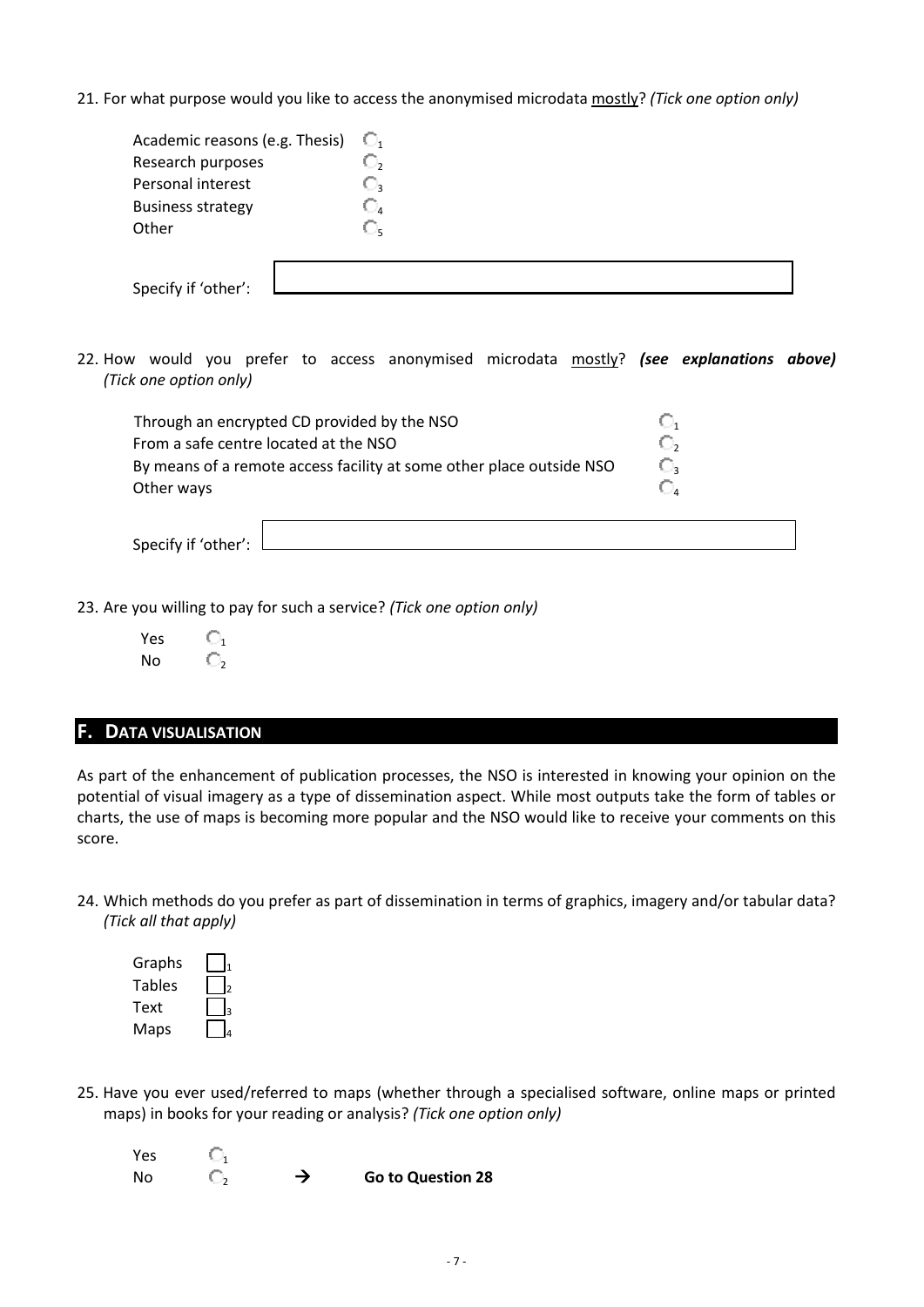26. How many times a month do you make use of such maps? *(Tick one option only)*

| Everyday                        |    |
|---------------------------------|----|
| Nearly every couple of days     | ٦, |
| Nearly every week               | J, |
| Few times every month           | O, |
| Less frequent than once a month | O, |
| Do not know                     |    |

27. At which geographical level would you prefer the maps to be published in? *(Tick one option only)*

| Local council level                                | O,         |
|----------------------------------------------------|------------|
| District level (Southern Harbour/Northern Harbour/ | O,         |
| South Eastern/Western/Northern/Gozo and Comino)    |            |
| Region level (Malta/Gozo)                          | O,         |
| National level                                     | $\bigcirc$ |
| Other forms of data visualisation                  | O.         |

28. Have you heard about the INSPIRE Directive? *(Tick one option only)*

| Yes | $\mathbb{O}_1$ |
|-----|----------------|
| No  | $\mathbb{O}_2$ |

29. Would you prefer using static maps (just an image) or interactive maps that you can manipulate/interact with? *(Tick one option only)*

| Static maps                       | O, |
|-----------------------------------|----|
| Interactive maps                  |    |
| Other forms of data visualisation | O, |

## **G. PERSONAL DETAILS**

30. To which user group do you **mainly** belong? *(Tick one option only)*

| Private user                                          | O,                |
|-------------------------------------------------------|-------------------|
| Student or academic                                   | O,                |
| Commercial company                                    | O3.               |
| Trade association                                     | $\mathbb{C}_4$    |
| Public administration                                 | О,                |
| Commission DG or service                              | $\mathbb{C}_6$    |
| European Institution/body (other than the Commission) | O,                |
| <b>National Statistical Institute</b>                 | $\mathbb{C}_{8}$  |
| International organisation                            | O,                |
| Political party/Political organisation                | $\mathbb{O}_{10}$ |
| Redistributor of statistical information              | $\mathbb{C}_{11}$ |
| Press and other media                                 | $\mathbb{C}_{12}$ |
| Other                                                 | ∪.,               |
|                                                       |                   |

Specify if 'other':